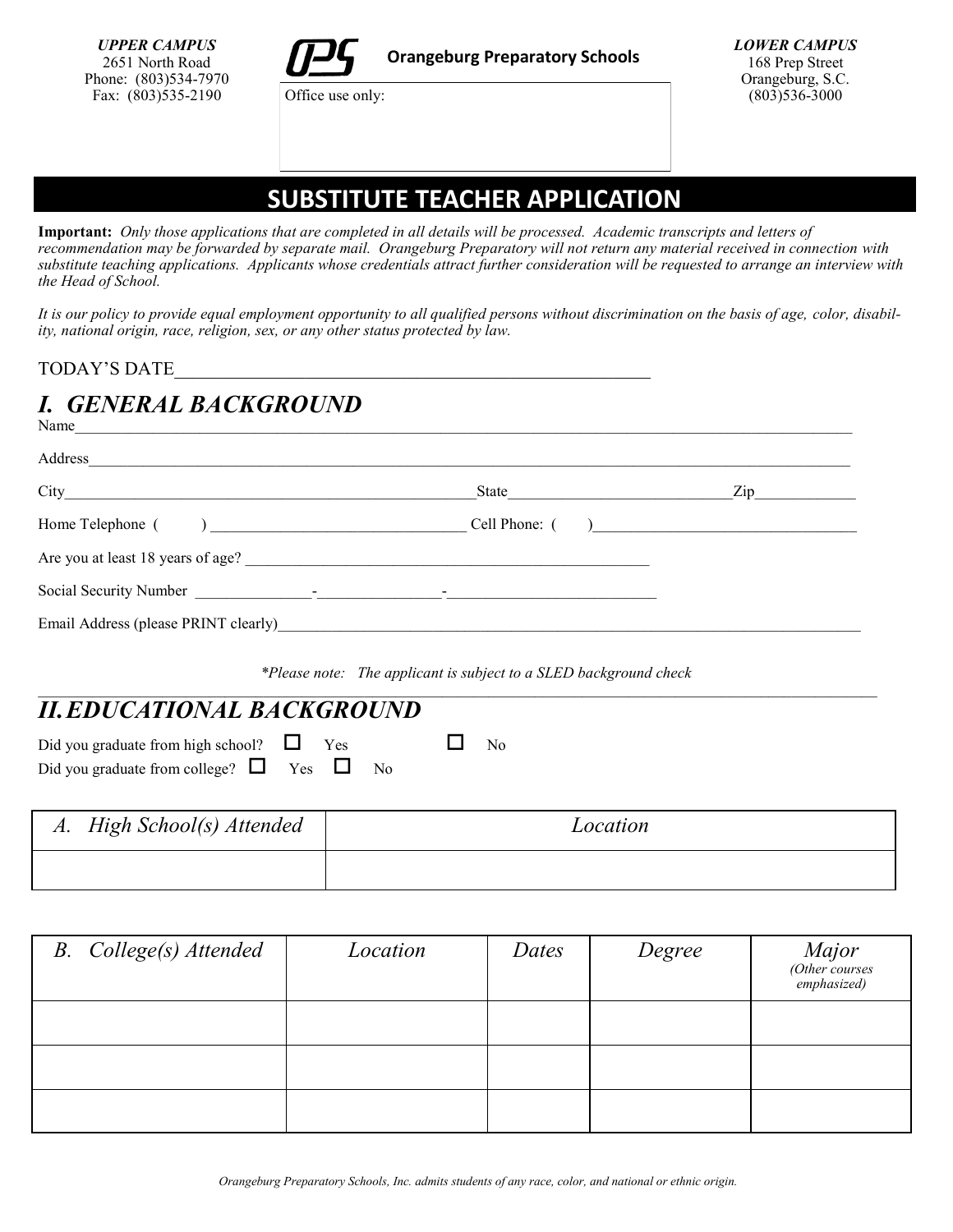# *III. EXPERIENCE BACKGROUND*

| $Name(s)$ of Employer(s)                                                                                                  | Year(s) Employed                                               | Reason for Leaving |  |  |
|---------------------------------------------------------------------------------------------------------------------------|----------------------------------------------------------------|--------------------|--|--|
|                                                                                                                           |                                                                |                    |  |  |
|                                                                                                                           |                                                                |                    |  |  |
|                                                                                                                           |                                                                |                    |  |  |
|                                                                                                                           |                                                                |                    |  |  |
|                                                                                                                           |                                                                |                    |  |  |
|                                                                                                                           |                                                                |                    |  |  |
| Please check the place(s) you are willing to substitute: $\Box$ Upper Campus $\Box$<br>$\Box$ Office                      | $\Box$ Enrichment classes (i.e. library, PE, art, music, etc.) | Lower Campus       |  |  |
| Are you available everyday? $\square$ Yes $\square$ No                                                                    |                                                                |                    |  |  |
| Do you have any special requests?                                                                                         |                                                                |                    |  |  |
| State any activities in which you are or have been engaged that might reveal your special interests or<br>qualifications: |                                                                |                    |  |  |
|                                                                                                                           |                                                                |                    |  |  |
|                                                                                                                           |                                                                |                    |  |  |

Please include on a separate sheet any other information you think will be helpful.

# **IV. OTHER INFORMATION:**

"YES" answers to the following questions will not necessarily result in denial of employment. OPS will consider all the circumstances, including the date and nature of events that led to the actions described below. Your written explanation will assist OPS in determining your eligibility, qualifications, and suitability for employment. Attach additional sheets if necessary.

**A.** Have you ever been convicted of, admitted committing, or are you awaiting trial for any crime? You must answer "YES" even if the matter was later dismissed, deferred, vacated or expunged. If you answer "YES," you must provide dates of proceedings, the court where the proceedings occurred, a statement of the accusations against you, and the final disposition.

YES/ NO Explanation:

**B.** Have you ever been terminated (fired) from any job, or resigned at the request of your employer, or while charges against you or an investigation of your behavior were pending? You must answer "YES" even if the matter was later resolved with any form of settlement or severance agreement, regardless of its terms. If you answer "YES," you